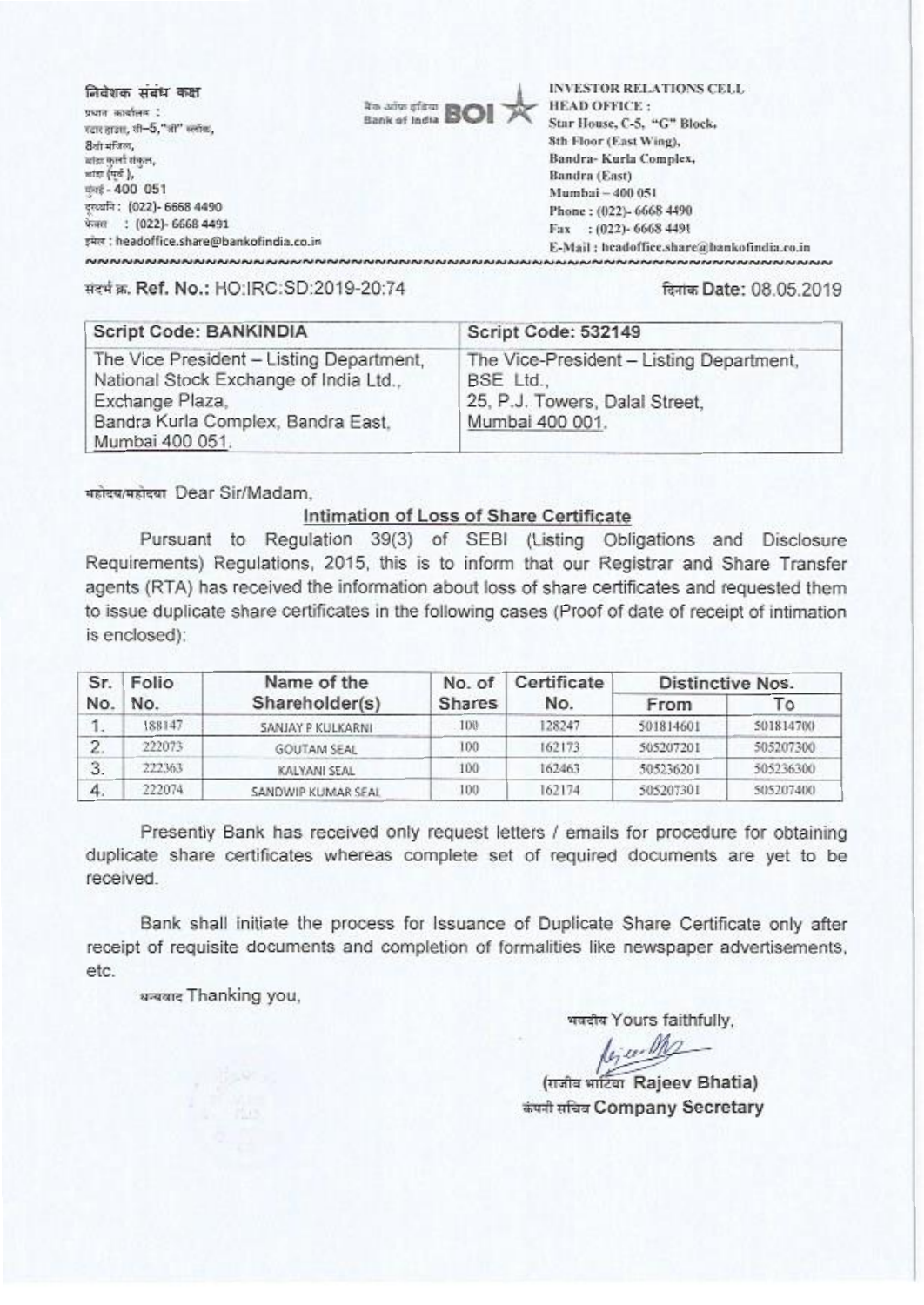## Investor Relations Department

| From:        | BSSDuplicate <bssduplicate@bigshareonline.com></bssduplicate@bigshareonline.com> |
|--------------|----------------------------------------------------------------------------------|
| Sent:        | Tuesday, May 7, 2019 5:10 PM                                                     |
| To:          | Rajeev Bhatia; Investor Relations Department                                     |
| $cc$ :       | vijay@bigshareonline.com; 'Jibu John'; bhagwan@bigshareonline.com                |
| Subject:     | Duplicate share intimations received on 07 may 2019                              |
| Attachments: | 325287.pdf; 325316.pdf; 325317.pdf; 325318.pdf                                   |

**Dear Sir/Ma'am,** 

Please be informed that in terms of the provisions of the SEBI (LODR) Regulations, 2015, the Company is required to submit information regarding loss of share certificates and issue of duplicate certificates, to the stock exchange within two days of its getting information. Further, the said intimation has to be filed only through the mode of NEAPS filing for NSE and on **Esting.bsekidia.com for BSE and not sfa hard copy submission.** 

Accordingly, we are sharing herewith the receipt of the following request for loss of share certificate of the Company by shareholders, to enable you to comply with the said regulatory  $requirement within the timelines prescribed.$ 

| <b>CLIENT NAME</b>   | CERT NO | DIST. NO<br><b>FROM</b> | DIST.NO.<br>TO | <b>FOLIO</b><br>NO | <b>QUANTITY</b> | NAME               |
|----------------------|---------|-------------------------|----------------|--------------------|-----------------|--------------------|
| BANK OF INDIA        | 128247  | 501814601               | 501814700      | 188147             | 100             | SANJAY P KULKARNI  |
| <b>BANK OF INDIA</b> | 162173  | 505207201               | 505207300      | 222073             | 100             | <b>GOUTAM SEAL</b> |
| BANK OF INDIA        | 162463  | 505236201               | 505236300      | 222363             | 100             | KALYANI SEAL       |
| BANK OF INDIA        | 162174  | 505207301               | 505207400      | 222074             | 100             | SANDWIP KUMAR SEAL |

Should you have any queries in respect of the aforesaid instruction kindly revert back.

Regards,



**Bigshare Services Pvt. Ltd**  Pt Floor I Bharat Tin **Works Bolding I** Opp. Vasant **Oasis**  Makwana Roadl Marol I Andherl East I **Mumbal 400059** I Maharashtra I India. Board No : 022 — 62638200, DID : 022 62638209 Fax No: +91 22 62638299 I Vijay@bigshareonline.com www.bigshareonline.com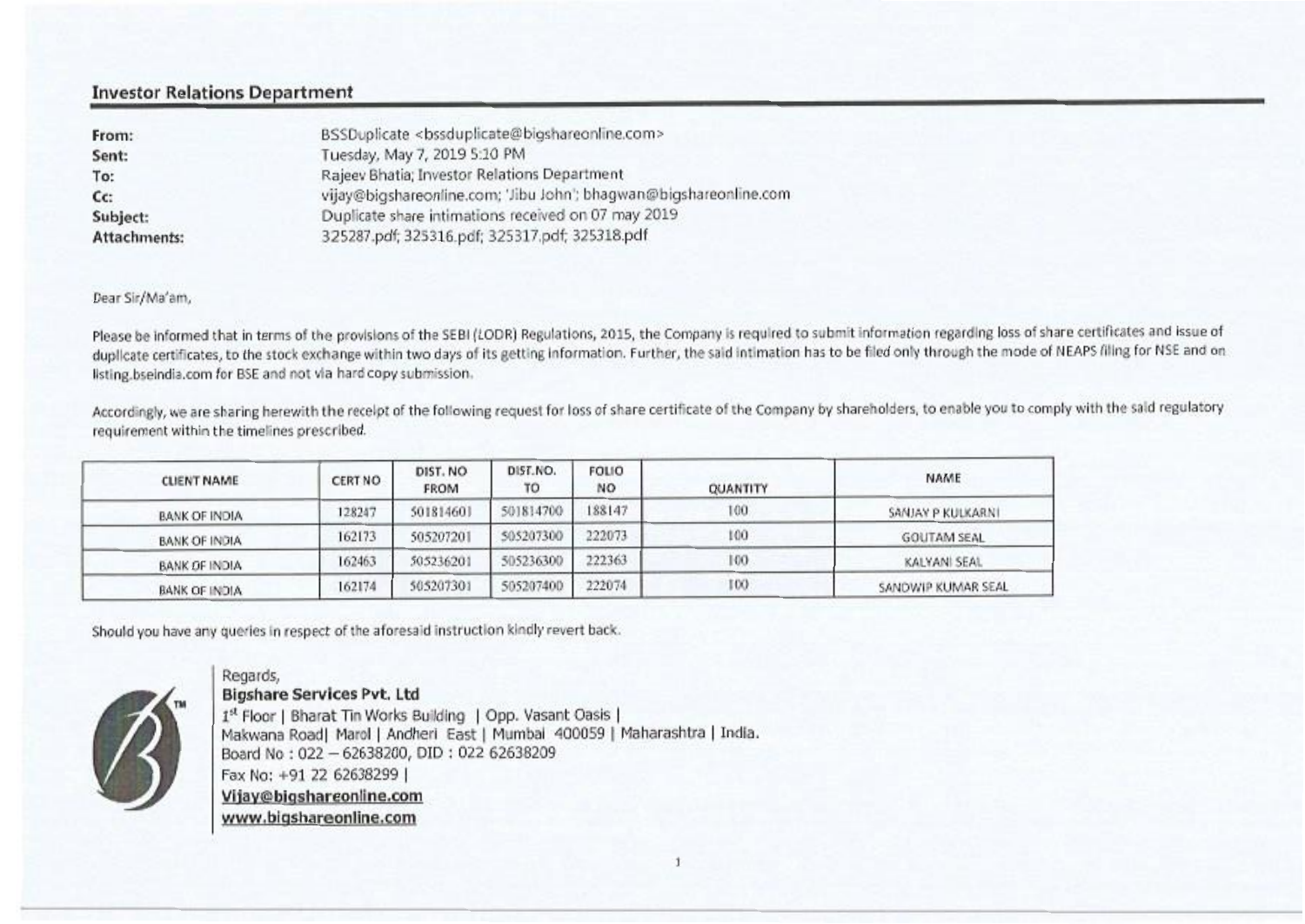## Branches: Hyderabad | New Delhi | Ahmedabad Bigshare Online Securities System (BOSS). Now available as Mobile App



Ranked #1 by the Prime Database for the Maximum number of equity public issues handled in a year (2017-18) as Registrar to the Issue. Ranked #2 by the Prime Database for the Maximum number of Open Offers handled in a year (2017-18.) Ranked #3 by the Prime Database for the Maximum number of Buyback offers handled in a year (2017-18). Ranked #3 by the Prime Database for the Maximum number of Rights Issues handled in a year (2017-18).

Please consider the environment before printing this e-mail



CAUTION: This email originated from outside of the organization. Do not click links or open attachments unless you recognize the sender and know the content is safe.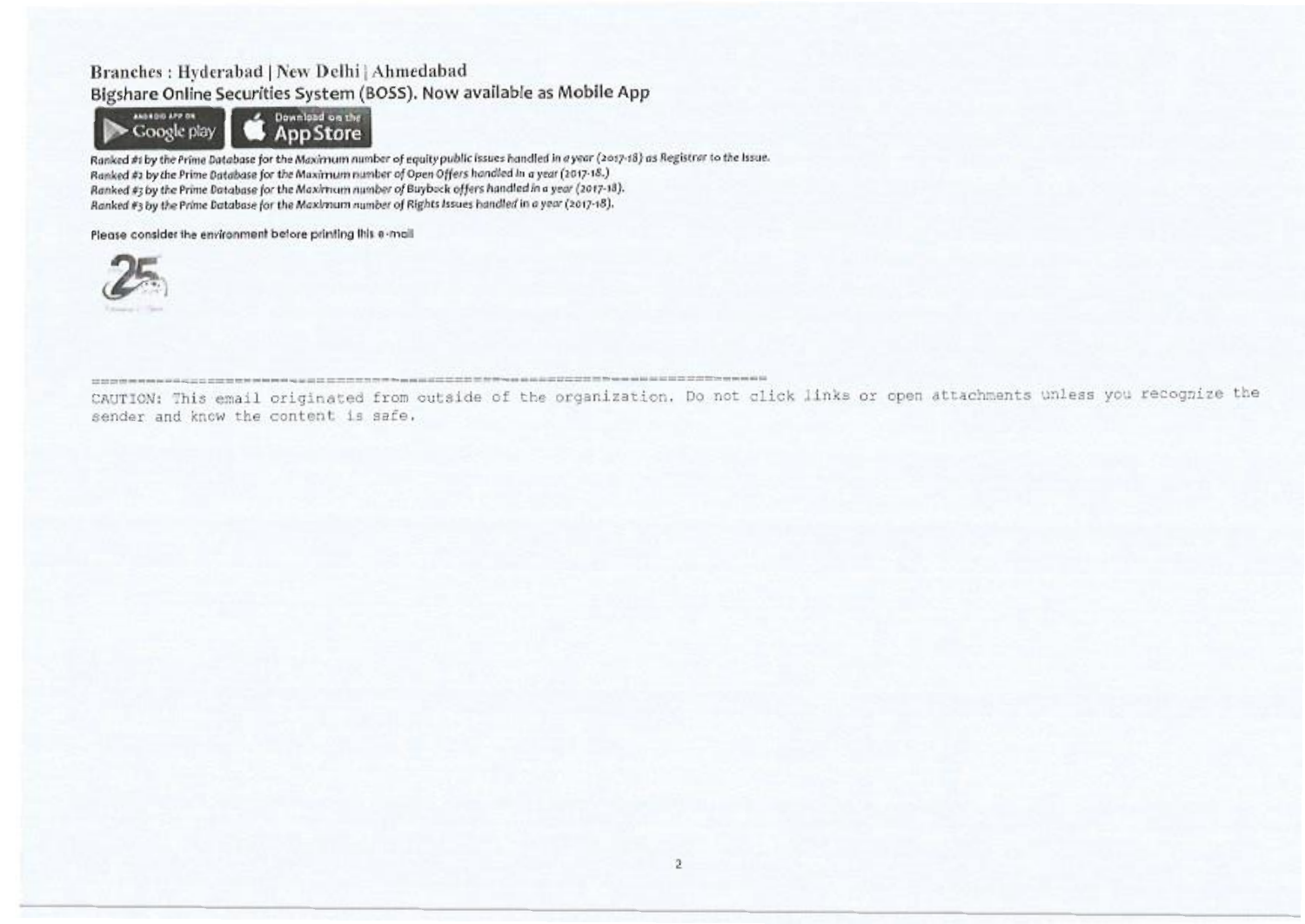Date: 30/04/Z019

mup

To Bigshare Services Pvt. Ltd. <sup>1st</sup> Floor, Bharat Tin Works Building Opp. -Vasant Oasis, Makwana Road, Marol Andhcri(East) Mumbai -400 059. Maharastra, India. 325318

Sir.

## Sub : i) To issue a duplicate Share Certificate of Bank of India, Vide folio No. 222073.

This is to inform you that due to loss of physical share certificate against above Folio No. 222073 on 19.09.2018. Accordingly I had lodge a General Diary vide No. 1680 dated 19.09.2018 Muchipara Police Station, Kolkata - 700 012.

N' present and permanent address is 2A. Surendra 1,a1Pvne Lane. Kolkata — 700012,

Please issue me a duplicate share certificate for the above mentioned share.

Following documents arc attached herewith.

- Photocopy of G.D. No. 1680 dated 19.09.2018 of Muchipara P.S. Kolkata 700012 L. for the above lost certificate.
- 2. Siymed copy of Aadhaar Card (self attested for Address proof ).

/ MAY 2019 Thanking Yo Sign 3. PAN Card enclo SHARE SERVICES PVT. LTD. RECEIVED<br>Ject to Verification REC

Yours faithfully,

JackTam Scal (GOUTAM SEAL)

Address :- 2A, Surcndra Lal Pync Lane P.O.: Bowbazar Kolkata 700012  $MOB No.$ :  $-$  9163356100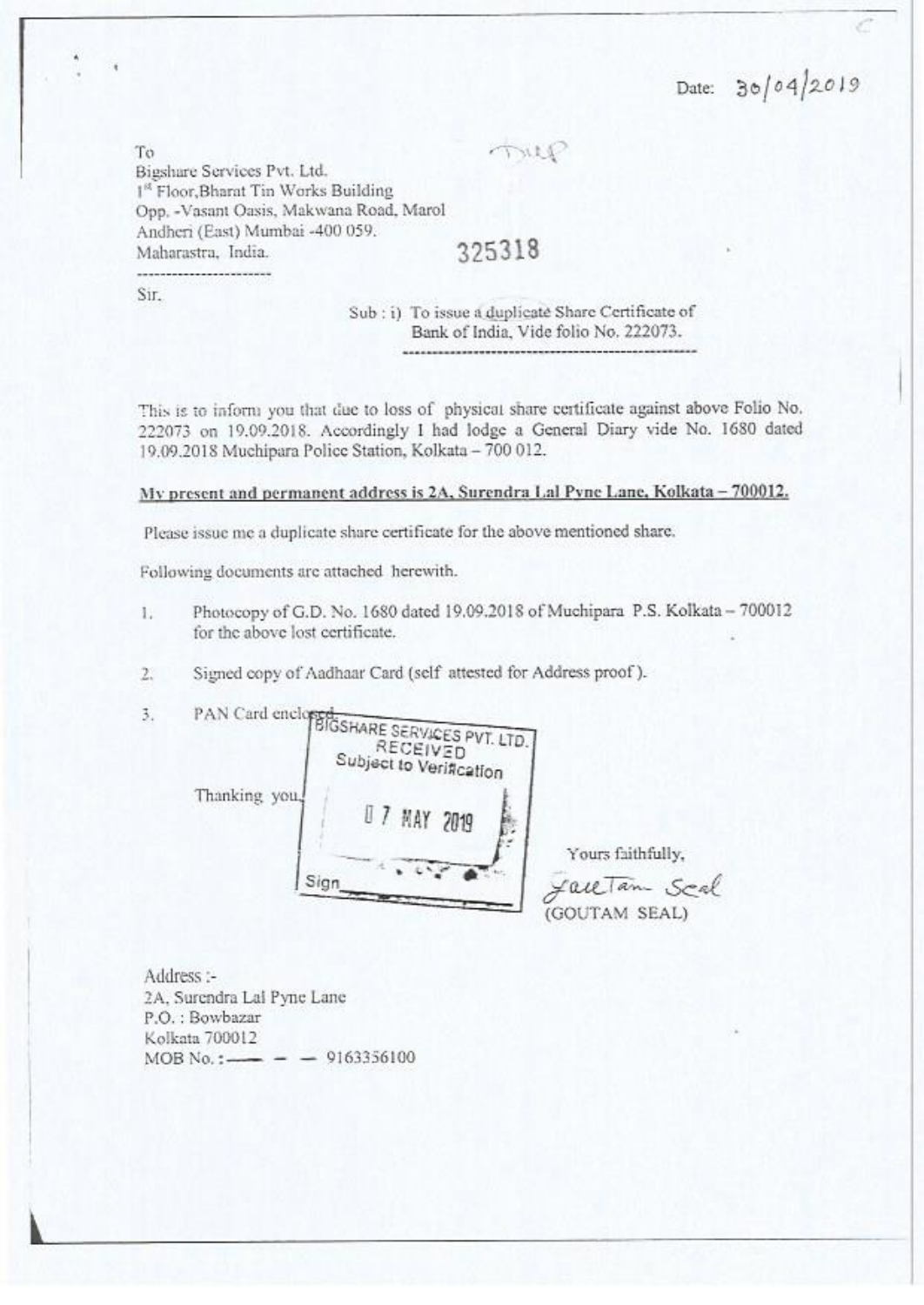Date:  $30/04/2019$ 

To Bigsharc Services Pvt. Ltd. 1<sup>st</sup> Floor, Bharat Tin Works Building Opp. -Vasant Oasis, Makwana Road, Marol Andheri(East) Mumbai -400 059. Maharastra. India. 325318

Sir.

Sub : i) To issue a duplicate Share Certificate of Bank of India, Vide folio No. 222073.

 $TML$ 

This is to inform you that due to loss of physical share certificate against above Folio No. 222073 on 19.09201S. Accordingly I had lodge a General Diary vide No. 1680 dated 19.09.2018 Muchipara Police Station. Kolkata - 700 012.

My present and permanent address is 2A, Surendra Lal Pvnc Lane, Kolkata - 700012.

Please issue me a duplicate share certificate for the above mentioned share.

Following documents are attached herewith.

- 1. Photocopy of G.D. No. 1680 dated 19.09.2018 of Muchipara P.S. Kolkata 700012 for the above lost certificate.
- 2. Signed copy of Aadhaar Card (self attested for Address proof ).

3. PAN Card ene

HARE SERV4CES**PVT LTD**. **Subject to Verification** Thanking you Sign 07 KAY 1019

Yours faithfully, FaceTan Scal (GOUTAM SEAL)

Address :- 2A. Surendra Lal Pyne Lane P.O.: Bowbazar Kolkatu 700012  $MOB No.$ :  $\longrightarrow$  9163356100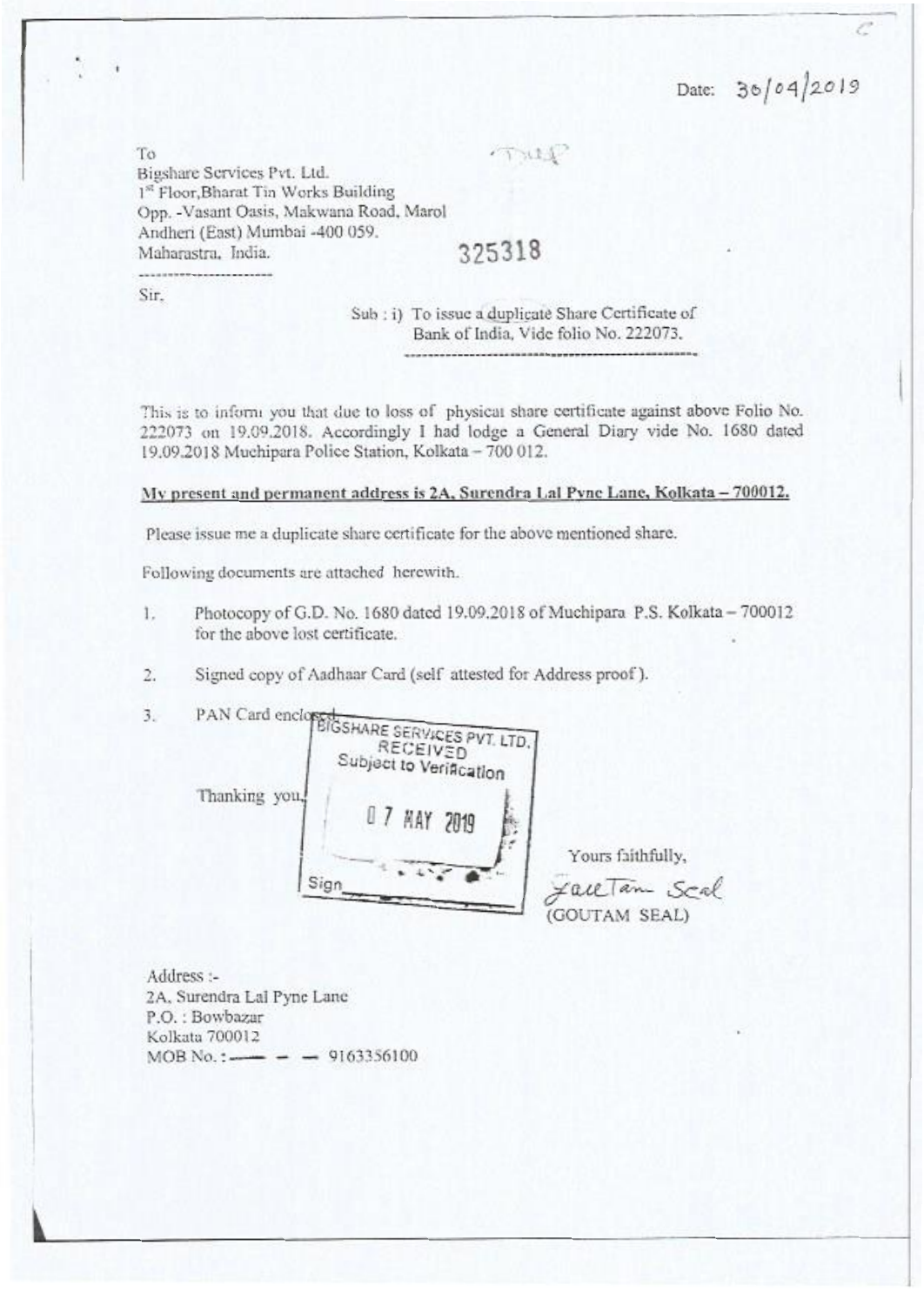$\sqrt{4aT}$ 

**BICSHARE SERVICES PVT. LTD.** RECEIVED

Subject to Verification

07 MAY 2019

**PARTIES** 

Sinn

# 325287

रम्भिद्वार मर्तादस BIGSHARE SERVICES PUT ETD. 1ST FLOOR, BHARAT TINWORKS BUILDING OPP. VASANT OASIS MAKWANA ROAD MAROL A NOHERI  $(ESAST)$  MUMBAI - 400059 MAHARASHTRA

Pel

मधैक्स और मेरे बार्स बैठ आँ इंडियाँ के अँग्यूबी भी कि रास्ते भी मेरा बेश कि वाम हो जाने के बाद मैं अरे पास ली'है (CHATO) कोलिया के 188147 के सरि फ्रिकेट लैं  $89837$   $81$   $807$   $75$   $35$   $35$   $43$   $430$ शोफर समान करने की रहणा करे Unit - Bank of INDIA S.P. Kulkci ( autor of Autre viction c)  $974,90$  $\gamma_{\sigma}$   $\sigma$  3 अजय उल की  $\circled{2}$  $8 - F4F4T F7 F375$ SANSAY KULKARNI ☺  $\partial \mathcal{R}$  $\mathcal{P}$